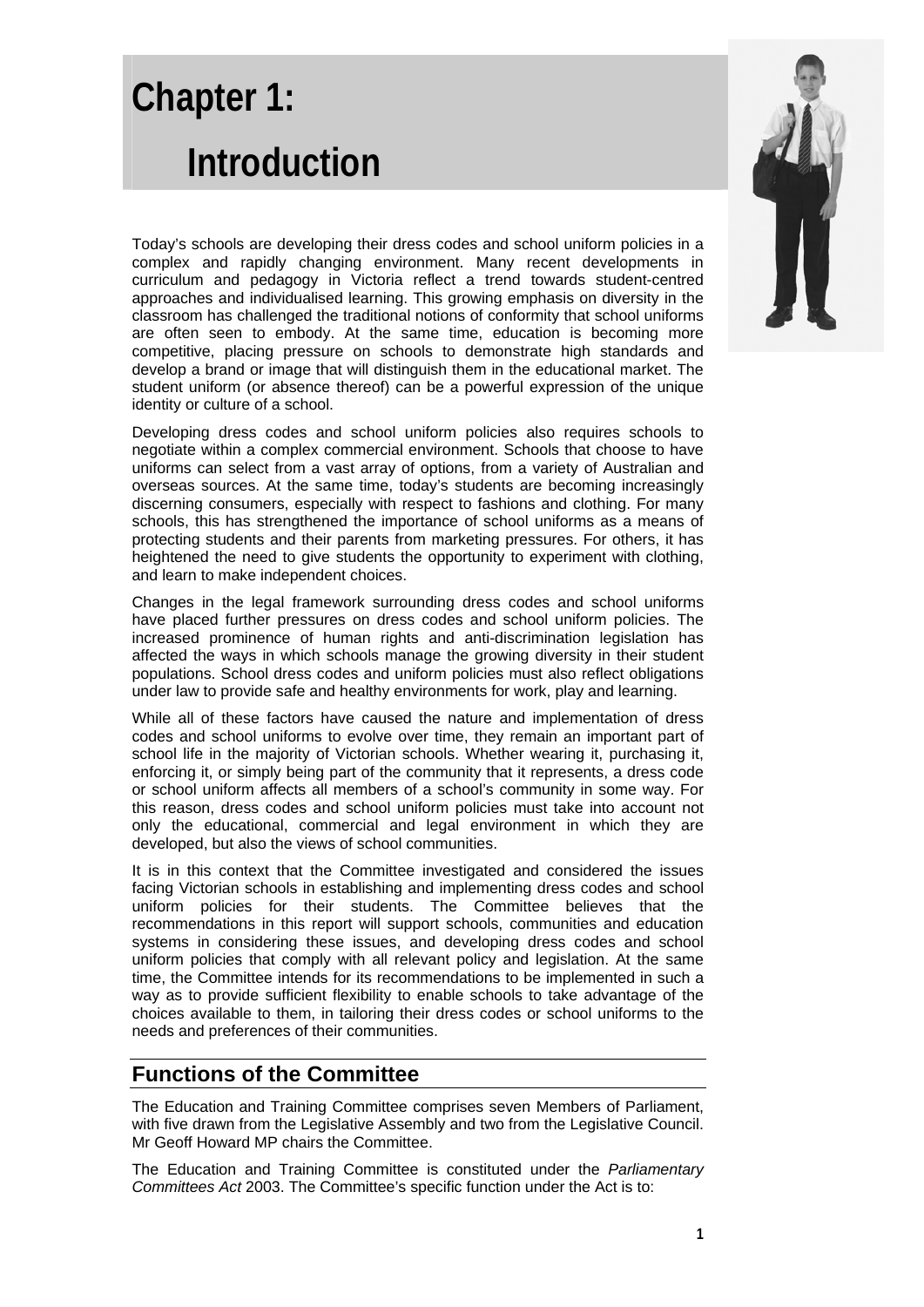Inquire into, consider and report to the Parliament on any proposal, matter or thing concerned with education or training if the Committee is required or permitted so to do by or under the Act.

# **Terms of Reference**

On 1 March 2007, the Education and Training Committee received a terms of reference, by resolution of the Legislative Assembly, to inquire into, consider and report on dress codes and school uniforms in Victorian schools. In particular, the Committee is to consider and report on:

- a) the benefits and costs of mandatory school uniforms;
- b) the views of school communities about dress codes and school uniforms;
- c) the most cost efficient and practical uniform procurement arrangements;
- d) matters which need to be considered to ensure dress codes and uniform policies are consistent with anti-discrimination legislation and health promotion policies;
- e) appropriate enforcement and sanctions;
- f) appropriate exemption criteria and processes; and
- g) national and international trends.

The Committee is required to table a report in Parliament no later than 31 March 2008.

# **Inquiry Methodology**

## **Call for Submissions**

The terms of reference were advertised in the following newspapers:

| The Age                 | Saturday 24 March 2007              |  |  |
|-------------------------|-------------------------------------|--|--|
| Herald Sun              | Saturday 24 March 2007              |  |  |
| <b>Education Age</b>    | Monday 26 March 2007                |  |  |
| Herald Sun Learn        | Tuesday 27 March 2007               |  |  |
| <b>Education Times</b>  | Thursday 19 April 2007              |  |  |
| <b>Local Newspapers</b> | Saturday 6 May - Friday 12 May 2007 |  |  |

In addition to advertising, a mail-out of approximately 240 organisations was conducted, advising them of the terms of reference and inviting written submissions. The mail-out targeted key government departments and agencies; the school sector; parent organisations; teacher associations; cultural and religious organisations and associations; school uniform manufacturers and suppliers; and social welfare organisations.

The Committee received 125 written submissions to the inquiry (Appendix A), along with a substantial body of supplementary written material. Submissions came from a wide range of school communities, government agencies, industry representatives, community organisations and individuals, reflecting the broad public interest in the inquiry.

#### **Literature Review**

The Committee undertook an extensive review of Australian and international literature regarding dress codes and school uniform policies. The review incorporated many government, academic, media and online sources, covering approximately the last decade. The literature review aimed to: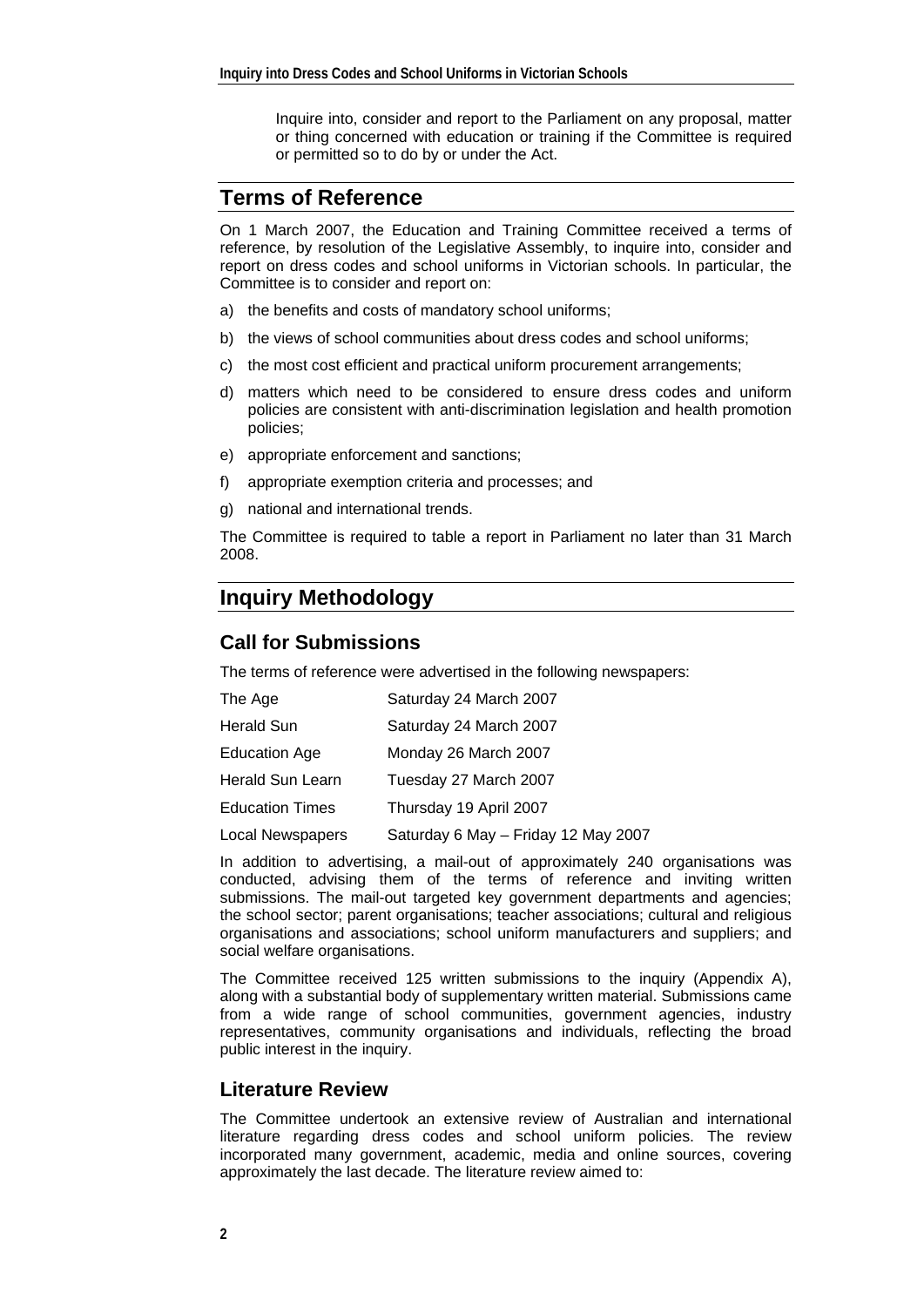- provide a context for the inquiry in terms of current theory, policy and research; and
- identify emerging local and international trends, issues and developments.

# **Briefings and Public Hearings**

Ms Helen Clarke, Manager, Community and Stakeholder Relations Branch, Department of Education and Early Childhood Development, attended a Committee meeting on 16 April 2007, to brief the Committee on the Department's current policy on dress codes and school uniform policies in Victorian government schools. She also outlined some of the major issues facing schools when developing, implementing and reviewing their dress codes and school uniform policies.

A series of formal hearings took place during the period April 2007 to September 2007, involving 181 witnesses (Appendix B). Participants in public hearings included members of a range of school communities and representatives of a wide range of educational organisations, across all sectors and levels of schooling. In addition, the Committee heard from school uniform manufacturers and suppliers, the Textiles, Clothing & Footwear Union and other relevant industry bodies. Various community and cultural groups also contributed to the inquiry through public hearings.

The Committee conducted one public hearing at a school site, at Princes Hill Secondary College on 31 July 2007. The hearing was scheduled in response to an invitation made by Princes Hill Secondary College, Carlton North, for the Committee to experience its 'uniform-free' culture first-hand. The Committee heard the views of Princes Hill Secondary College students, staff and parent representatives regarding the College's policy of not requiring students to wear a school uniform. At the hearing, the Committee also heard from teacher, student and parent representatives from one of the College's feeder schools, Princes Hill Primary School.

## **Interstate Investigations**

On 20 April 2007, the Committee wrote to education departments throughout Australia, seeking information about their dress code and school uniform policies. The Committee was pleased to receive responses from all states and territories and was particularly interested in the introduction of a compulsory school uniform policy in the Northern Territory. It was decided that the Committee would conduct investigations in the Northern Territory in June 2007. Individuals involved in these discussions are listed in Appendix C.

## **Public Hearing for Students at Parliament House**

Of particular value to this inquiry was the public hearing held for students at Parliament House on 6 September 2007. The hearing brought together 125 Victorian students from 30 government schools selected by the Committee to represent a diverse range of locations and communities, and a variety of dress codes and school uniforms. The eight primary schools selected each sent teams of four or five students, comprising 38 attendees in total. All except one of the 22 secondary schools sent four students, resulting in a total of 87 attendees (refer Appendix B).

#### *Structure and Purpose*

The Committee intended the hearing to serve two main purposes:

- 1) to obtain the views of Victorian primary and secondary students regarding dress codes and school uniforms; and
- 2) to provide students with an educational experience of Victorian parliamentary processes.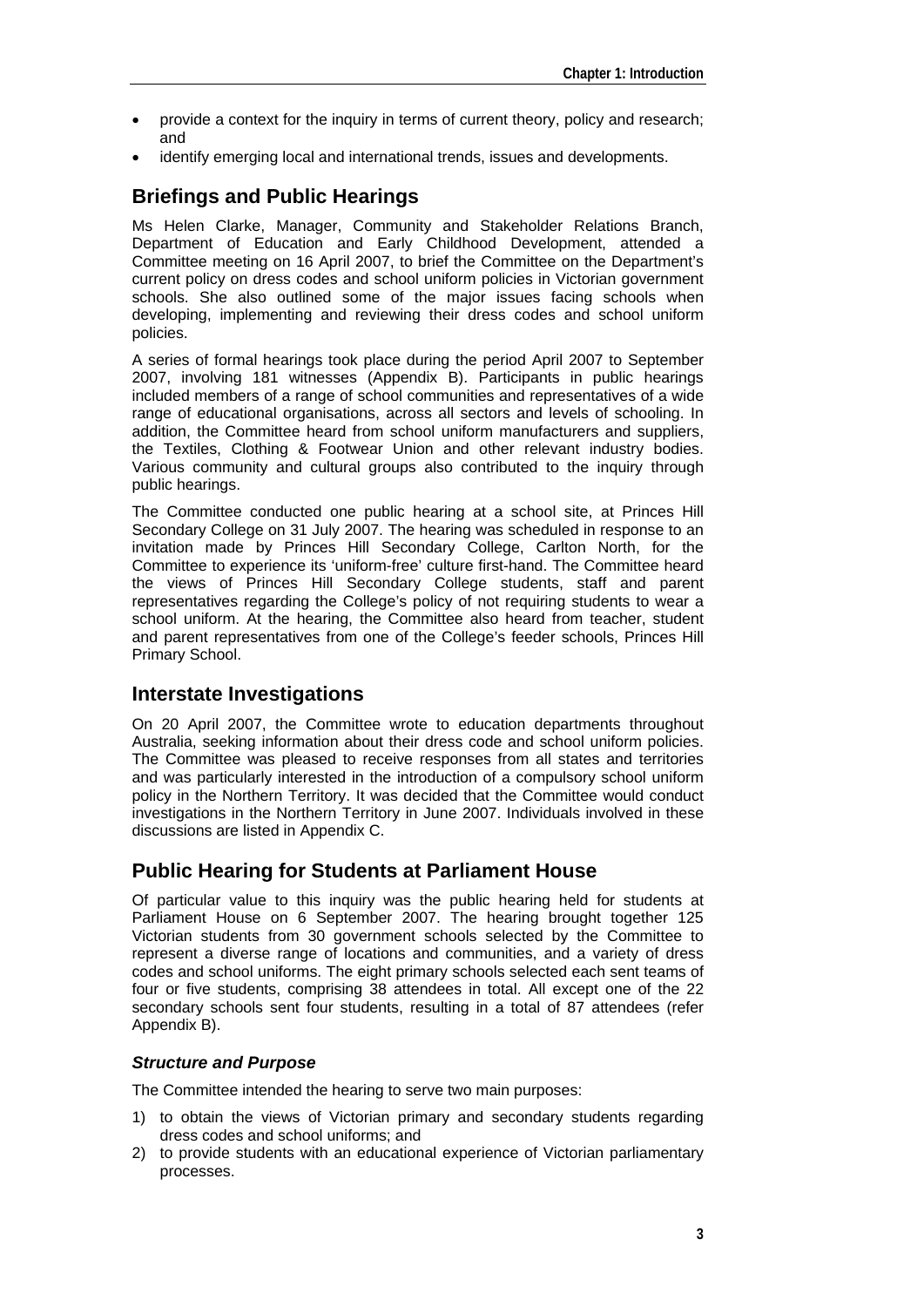To fulfil these objectives, the Committee structured the hearing around the discussion of a mock 'Bill' drafted by the Committee, entitled the *'School Uniform Bill 2007'*. The 'Bill' was divided into six clauses covering the major issues that had been raised in submissions, public hearings, and research for the inquiry. Each secondary school was allocated one or two clauses to discuss during the hearing and each primary school was allocated three clauses. A copy of the 'Bill', together with the clauses allocated to each school and the discussion questions prepared to assist students with their preparation, can be found in Appendices D, E and F.

The 'Bill' was discussed by primary students in the Legislative Council Chamber, and secondary students in the Legislative Assembly Chamber. One student from each school delegation delivered a three-minute statement on each of their school's allocated clauses. Students were also given the opportunity to move amendments to any clause in the 'Bill', and to answer questions from Committee members in the course of the hearing. A vote was taken on each amendment and each clause, and on the 'Bill' in its entirety at the conclusion of the discussion. This provided students with a range of opportunities to make their views heard throughout the day, and ensured a richness of discussion across all major issues covered by the inquiry.

#### *Additional Aspects of the Hearing*

The program for the hearing included a morning briefing session, as well as morning tea and lunch for all participants and their supervising teachers/parents. During these times, students had the opportunity to speak with Committee members and parliamentary officers, as well as to explore Parliament House and further their knowledge of Parliament and its activities. The morning briefing session included instruction on rules and procedures for conduct within the chambers, which were adapted from the rules applied to Members of Parliament on normal sitting days. Students in both chambers were expected to adhere to these rules throughout the hearing.

At the end of the hearing, students in each chamber participated in a mock 'Adjournment Debate'. Each school was invited to deliver a 90-second statement on any issue of importance to their school community that they wished to bring to the attention of the relevant minister. While this aspect of the hearing did not contribute directly to the inquiry, it served to enhance students' understanding of Victorian parliamentary processes and provided them with a unique opportunity to articulate their communities' concerns. The Committee sent transcripts of these statements to the relevant ministers for their response.

#### *Outcomes*

The hearing gave the Committee an unparalleled opportunity to obtain evidence from a diverse group of students from Victorian government schools. The Committee was impressed with the outstanding quality of students' contributions throughout the day and gained a substantial amount of valuable evidence for the inquiry. Feedback on the hearing from students and teachers in participating schools suggests that the hearing's second objective was also fulfilled, and that all participants found the event to be an engaging and worthwhile learning experience.

## **Survey of School Principals**

From July to September 2007, the Committee conducted an online survey of a sample of Victorian school principals. The survey sought data on current school uniform policies and practices, based on the issues and trends that had been identified in the literature review, written submissions and public hearings. It also collected basic information about each school, to assist with identifying any potential demographic differences. A sample of the online survey form can be found in Appendix G.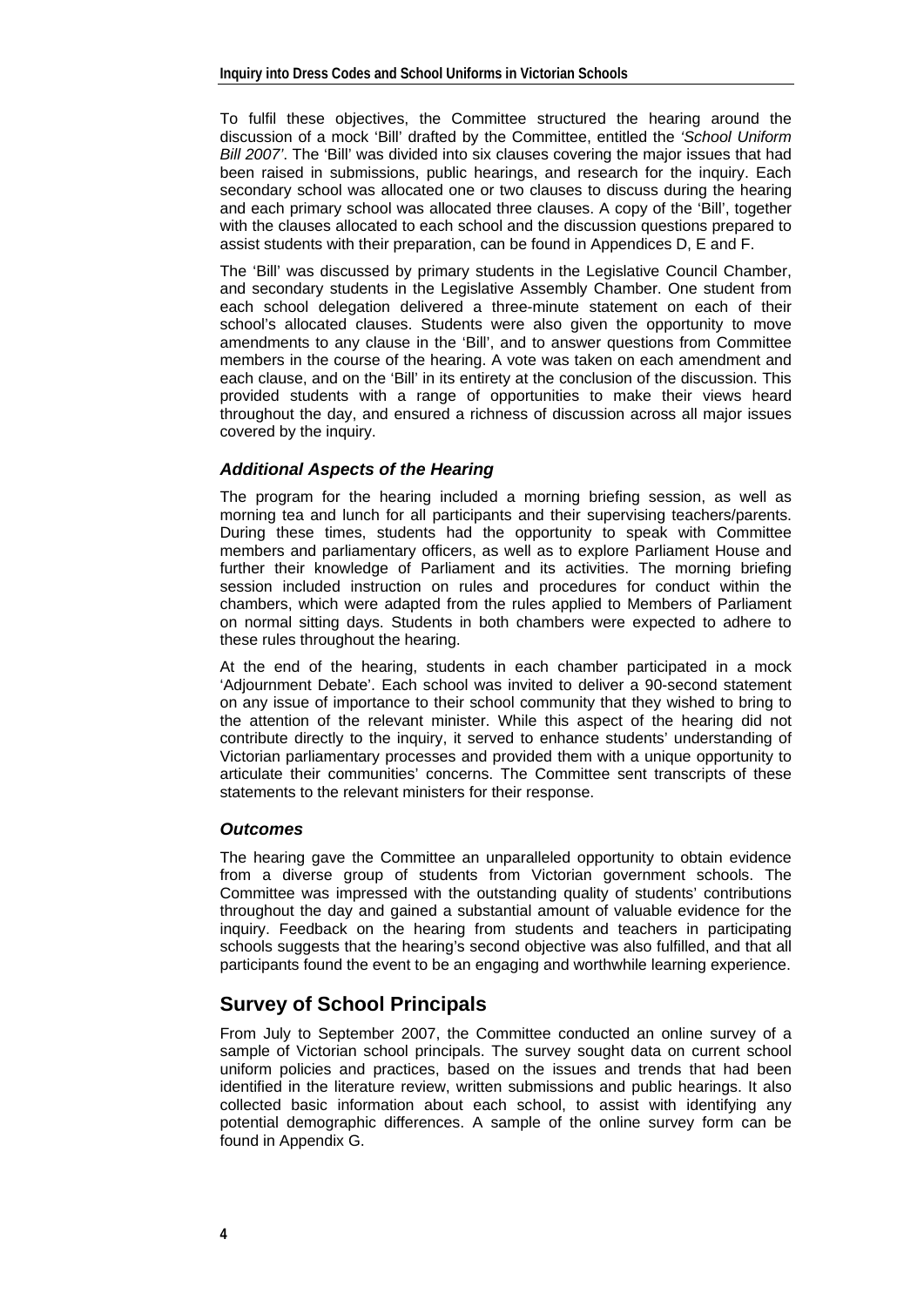#### *Sampling*

The Committee wanted to obtain statistically valid data for schools in each sector (Catholic, government and independent) and level (primary, secondary, primary/secondary and special) in Victoria. Minimum sample sizes for each variable were determined using a p-value of 0.5, a t-value of 1.65 and a 95 per cent confidence level.<sup>[1](#page-4-0)</sup> Sample sizes were then increased to allow for a nonresponse rate of 30 per cent. Table 1.1 shows the total number of each type of school in Victoria, the total sample size and the actual number of responses received.

|                              | <b>Number of</b><br><b>Victorian</b><br>schools | <b>Number</b><br>sampled | <b>Number</b><br>responded | Response<br>rate |  |
|------------------------------|-------------------------------------------------|--------------------------|----------------------------|------------------|--|
| <b>BY SECTOR</b>             |                                                 |                          |                            |                  |  |
| <b>Catholic</b>              | 484                                             | 224                      | 182                        | 81%              |  |
| <b>Government</b>            | 1594                                            | 326                      | 274                        | 84%              |  |
| Independent                  | 218                                             | 160                      | 127                        | 79%              |  |
| <b>BY LEVEL</b>              |                                                 |                          |                            |                  |  |
| Primary                      | 1636                                            | 287                      | 230                        | 80%              |  |
| <b>Primary and secondary</b> | 195                                             | 141                      | 124                        | 88%              |  |
| <b>Secondary</b>             | 365                                             | 193                      | 175                        | 91%              |  |
| Special/language             | 100                                             | 89                       | 54                         | 61%              |  |
| <b>TOTAL SAMPLE</b>          |                                                 |                          |                            |                  |  |
| <b>Total</b>                 | 2296                                            | 710                      | 583                        | 82%              |  |

**Table 1.1: Sample of schools for Education and Training Committee** *Dress Codes and School Uniforms in Victorian Schools Survey*

Source: Education and Training Committee, *Dress Codes and School Uniforms in Victorian Schools Survey*, August – September 2007.

Due to the requirement to obtain a statistically valid sample size for all variables, the percentages of each type of school in the sample is not proportional to the total population of Victorian schools. After the sample size was determined, schools were identified using a multistage random sample from a complete list of Victorian schools provided by the Department of Education and Early Childhood Development.

#### *Distribution and Collection*

-

Sample schools were initially informed about the survey through formal correspondence from the Committee Chair. However, an online survey program was chosen to maximise cost-effectiveness in data collection. A link to the online survey form was emailed to sample schools on 19 July 2007, with two follow-up emails sent to non-responding schools. The email included an option to opt out of the survey, which only two schools followed. Schools were also able to request the survey in hard copy format, to eliminate bias against those experiencing difficulties with the online program. Hard copy surveys were received from 34 schools.

<span id="page-4-0"></span><sup>1</sup> Figures obtained using National Statistical Service *Sample Size Calculator*, available at National Statistical Service website, <http://www.nss.gov.au/nss/home.NSF/>.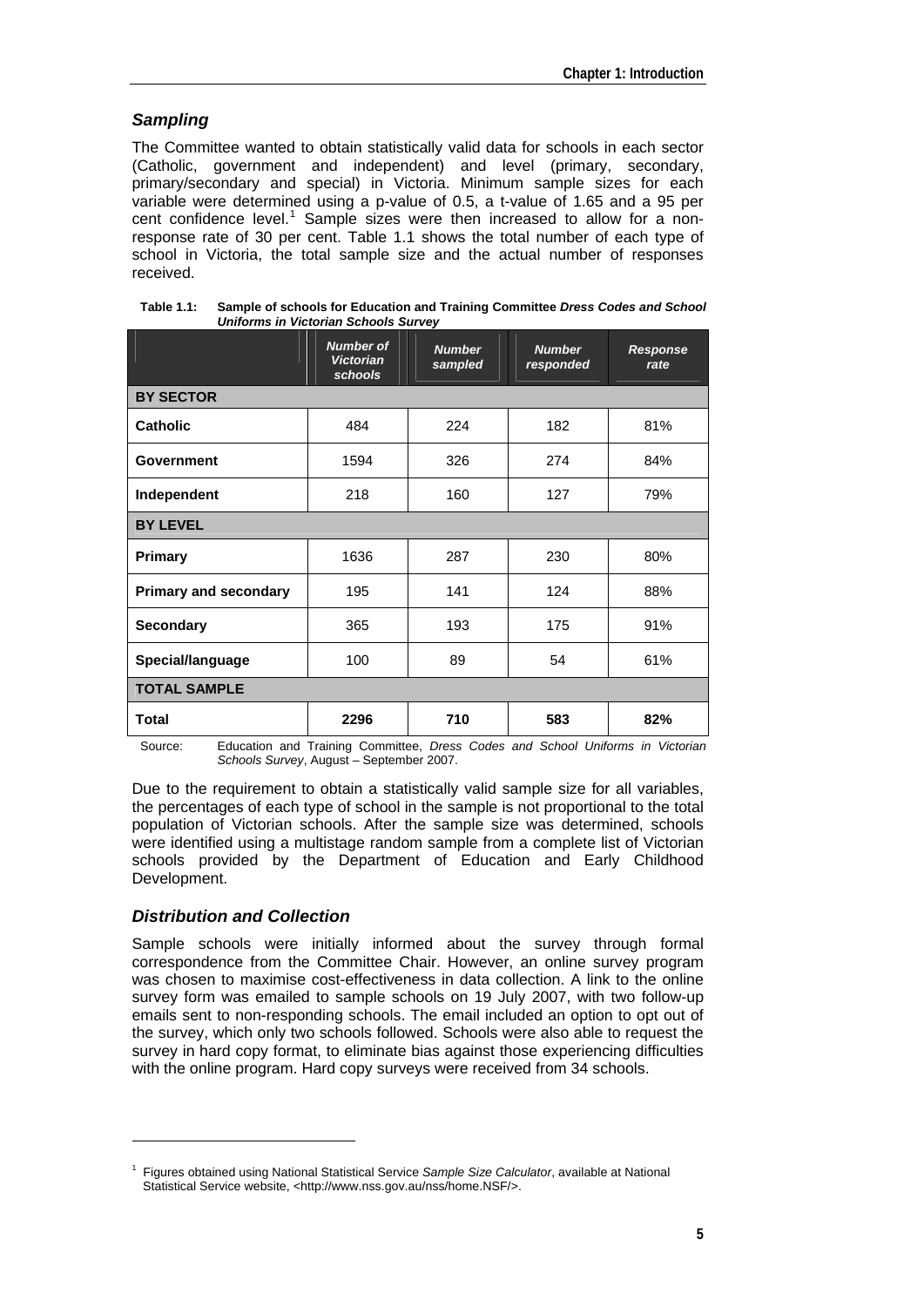The survey received 583 complete responses, representing a total response rate of 82 per cent. This included the minimum sample sizes required for statistical validity from primary, secondary, primary and secondary, and special schools; and schools from the Catholic, government and independent sectors. The survey was closed on 7 September 2007, when all required sample sizes had been attained.

#### *Analysis of Survey Data*

Data collected through the survey was downloaded from the online program and analysed in detail by the Committee across the two key variables of school sector and level of schooling. A number of additional variables were also investigated, including differences between schools in regional and metropolitan locations and any trends relating to the gender or socioeconomic background of student populations. The results of this analysis are presented throughout this report.

# **Analysis of School Uniform Policies and Price Lists**

The Committee obtained dress code and school uniform policies and price lists from a sample of 65 Victorian schools. The initial sample comprised 30 primary schools and 30 secondary schools, with equal representation from each sector in metropolitan and non-metropolitan areas. The schools were selected randomly, from a full list of Victorian schools supplied by the Department of Education and Early Childhood Development. Where a single-sex school was included in the random sample, the next qualifying school was also included in the sample (ie either a single-sex school of the opposite gender or a co-educational school where only data for the relevant gender were examined). Similarly, if a school in the initial sample did not have either a compulsory or optional school uniform, a replacement school was selected. In total, the Committee examined policies from 65 Victorian schools, in order to obtain its sample of 60 girls and 60 boys school uniform policies and price lists.

The policies and price lists were analysed in detail to ascertain which garments are required components of the school uniform for boys and girls at each school in the sample, and the cost of each of those garments.

# **Definitions**

'Dress code' is the term used by the Victorian Department of Education and Early Childhood Development to refer to any 'detailed written statement of the expectations that a school council holds regarding student appearance'. The Department goes on to define a student dress code as follows:

A dress code may require students to wear a school uniform and may define specifications for garment design and colour. Alternatively, a dress code may merely set out broad guidelines as to the appearance of students.<sup>[2](#page-5-0)</sup>

Other education departments throughout Australia also use the term 'dress code', or similar terms such as 'dress requirements' (WA) or 'uniform requirements' (NSW). For the purposes of this inquiry, two terms have been adopted: dress code and school uniform policy.

The Committee notes that 'uniform policy' and 'dress code' are frequently used interchangeably by Victorian schools. However, the two terms have been differentiated in this inquiry, to better distinguish school policies that require or identify specific student clothing from policies that make more general rules relating to student appearance and attire.

-

<span id="page-5-0"></span><sup>&</sup>lt;sup>2</sup> Department of Education and Early Childhood Development 2007, 'Student dress code', section 4.8 (updated May 2006), *Victorian Government Schools Reference Guide*, DEECD, Melbourne.